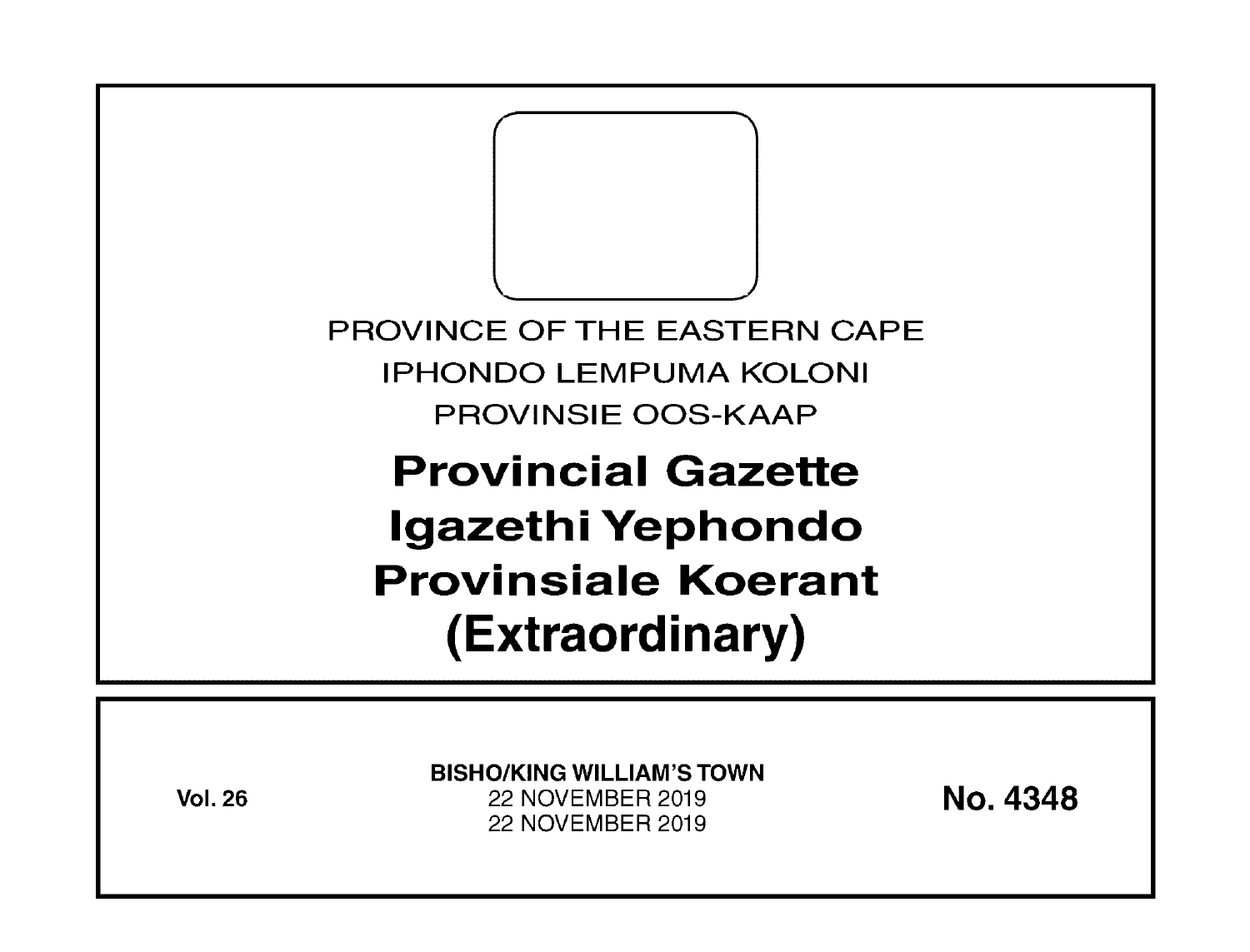$\bar{\mathbf{z}}$ 

 $\tilde{\phantom{a}}$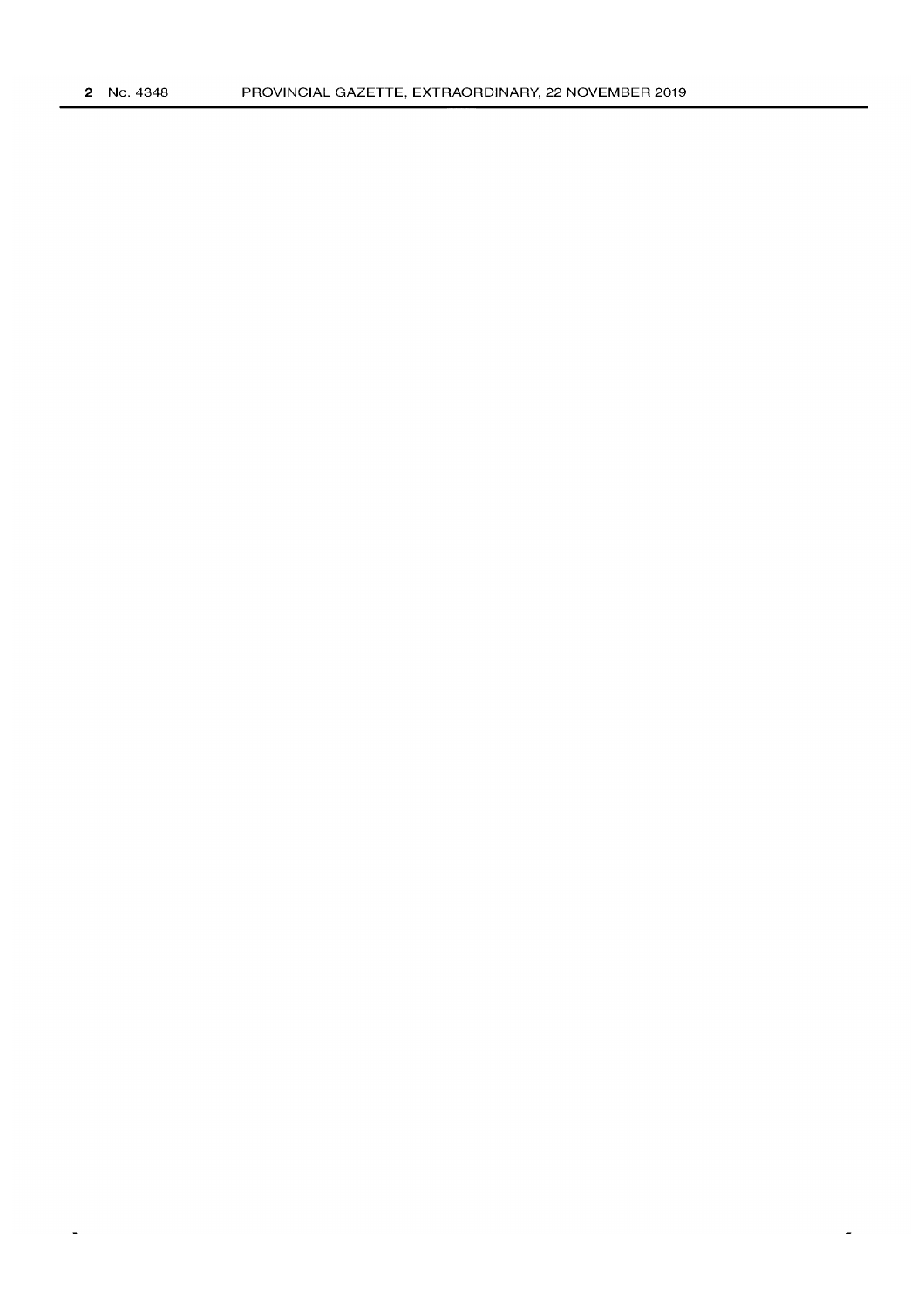# **CONTENTS**

|            |                                                                                                       | Gazette<br>No. | Page<br>No. |
|------------|-------------------------------------------------------------------------------------------------------|----------------|-------------|
|            | LOCAL AUTHORITY NOTICES . PLAASLIKE OWERHEIDS KENNISGEWINGS                                           |                |             |
| 294<br>295 | Eastern Cape Liquor Act (10/2003): Notice of lodgement of applications for transfer of certificate of | 4348           |             |
|            |                                                                                                       | 4348           |             |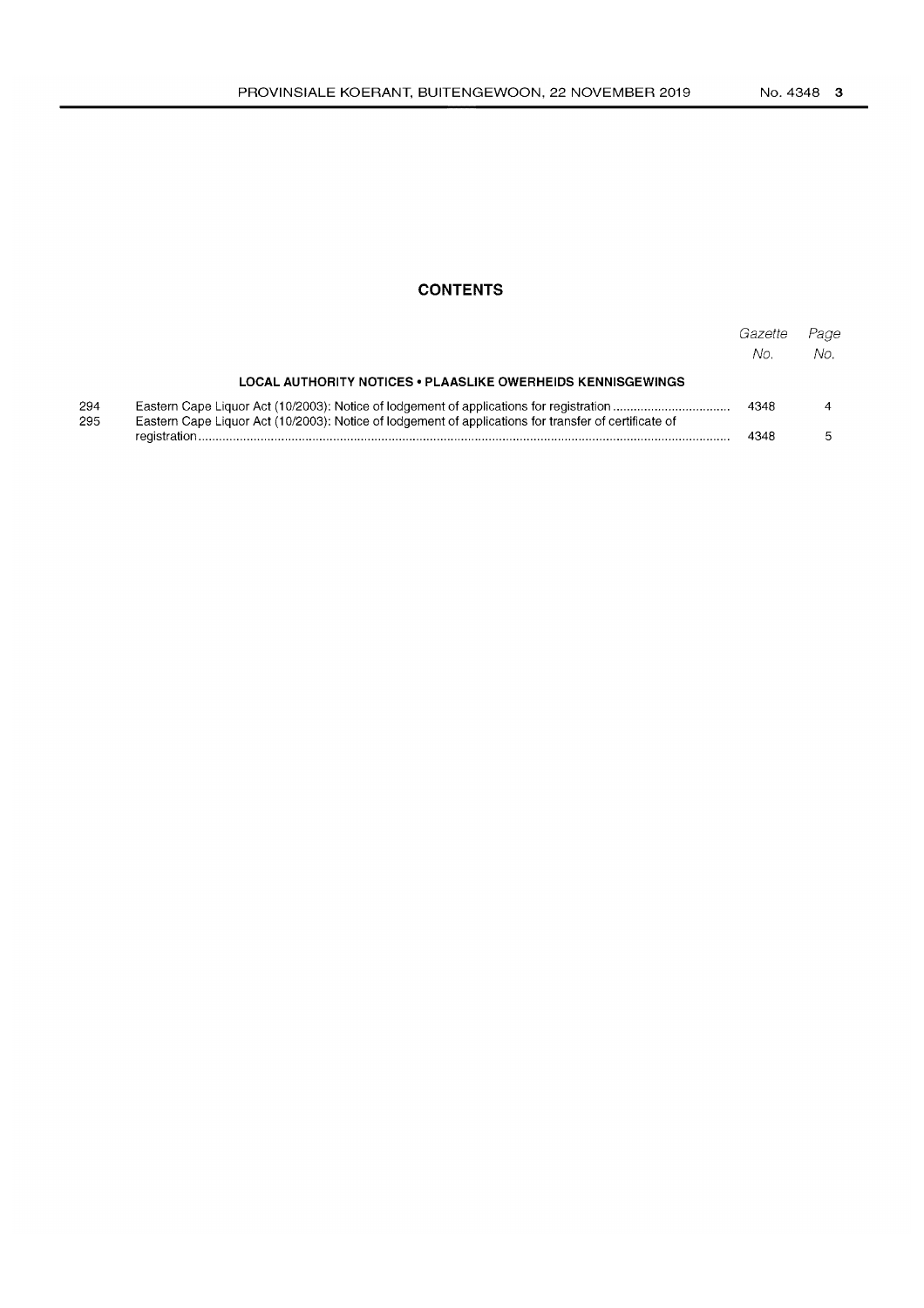# LOCAL AUTHORITY NOTICES • PLAASLIKE OWERHEIDS KENNISGEWINGS

# **LOCAL AUTHORITY NOTICE 294 OF 2019**

1. CM3 [Reg 4 (1)

### EASTERN CAPE LIQUOR ACT, 2003 (Act No. 10 of 2003)

# NOTICE OF LODGEMENT OF APPLICATIONS FOR REGISTRATION

Notice is hereby given that the applications for registration, particulars of which appear in the Schedule hereunder, have been lodged with the Board. Interested parties may, free of charge, inspect any application which appears in the Schedule hereunder and may within twenty one days of this notice, lodge with the Board written representations in support of, or written objections. LERATO RADIKOANYANA

EASTERN CAPE LIQUOR BOARD 21 November 2019

SCHEDULE

|                           | 1                 |                                                         |                                     | 4                               |                                                                                                    |  |
|---------------------------|-------------------|---------------------------------------------------------|-------------------------------------|---------------------------------|----------------------------------------------------------------------------------------------------|--|
| <b>Application Number</b> |                   | Name and number of<br>Ward                              | Kind of registration<br>applied for | Kind of<br>liquor to be<br>sold | Name under which business is to be<br>conducted and particulars of the erf,<br>street or farm      |  |
| $\mathbf{1}$ .            | REF8712040190086  | Ward 8 Raymond Mhlaba<br>Local Municipality             | On and Off<br>Consumption           | All kinds                       | The Chill Spot, 4348 New Housing<br>Extension. Newtown, Fort Beaufort. 5720                        |  |
| 2.                        | REF9804265756086  | Ward 54 Nelson Mandela<br>Metropolitan Municipality     | On and Off<br>Consumption           | All kinds                       | Sheamus Tavern, 59 Madzihane Street,<br>Motherwell N.U. 29, Port Elizabeth, 6001                   |  |
| З.                        | REF7808025794081  | Ward 34 King Sabata<br>Dalindyebo Local<br>Municipality | On and Off<br>Consumption           | All kinds                       | Together Tavern, Tabase Administrative<br>Area, Dumrani Location, Mthatha, 5100                    |  |
| 4.                        | REF7604046340081  | Ward 2 Senqu Local<br>Municipality                      | On and Off<br>Consumption           | All kinds                       | Noxolo Tavern, Ndingishe Village, Kwa<br>Gcina, Palmietfontein, 9762                               |  |
| 5.                        | REF7507235829089  | Ward 30 King Sabata<br>Dalindyebo Local<br>Municipality | On and Off<br>Consumption           | All kinds                       | Nkosi's Tavern, New Payne Location,<br>Zimbane Administrative Area, Mthatha,<br>5100               |  |
| 6.                        | REF6210240513084  | Ward 13 Buffalo City<br>Metropolitan Municipality       | On and Off<br>Consumption           | All kinds                       | Nomha's Tayern, 55457 Thembalethu<br>Street, Reeston, East London, 5201                            |  |
| $\overline{7}$ .          | REF2001/068121/23 | Ward 7 Ndlambe Local<br>Municipality                    | On Consumption                      | All kinds                       | Wimpy - Port Alfred, Erf 4331, 80 Southwell<br>Road, Port Alfred, 6120                             |  |
| 8.                        | REF2004/117258/23 | Ward 14 Nelson Mandela<br>Metropolitan Municipality     | On and Off<br>Consumption           | All kinds                       | K.K.'s Bistro. Stand 43, Aggrey Road, New<br>Brighton, Port Elizabeth_6001                         |  |
| 9.                        | REF7601017343086  | Ward 21 Mbhashe Local<br>Municipality                   | On and Off<br>Consumption           | All kinds                       | Laduma Tavern, Mpozolo Location, Msendu<br>Administrative Area. Willowvale, 5040                   |  |
| 10.                       | REF7709225562080  | Ward 3 Amahlathi Local<br>Municipality                  | Off Consumption                     | All kinds                       | Zamikava Bottle Store, Ngobozana<br>Location, Keiskammahoek, 5670                                  |  |
| 11.                       | REF9709026278082  | Ward 32 Mbhashe Local<br>Municipality                   | On and Off<br>Consumption           | All kinds                       | Emakaya Lodge, Madwaleni Administrative<br>Area, Niiveni Location, Elliotdale, 5070                |  |
| 12.                       | REF6705085036083  | Ward 15 Buffalo City<br>Metropolitan Municipality       | On Consumption                      | All kinds                       | East London Independent School Education<br>Trust, Bonza Bay Road, Homeleigh, East<br>London, 5201 |  |
| 13.                       | REF7601126284080  | Ward 4 Sengu Local<br>Municipality                      | On and Off<br>Consumption           | All kinds                       | Bella's Tavern, Pen Hoek Village,<br>Sterkspruit, 9762                                             |  |
| 14.                       | REF6906060025089  | Ward 9 Inxuba Yethemba<br>Local Municipality            | On and Off<br>Consumption           | All kinds                       | Sneeuberg Liquor, Erf 229, 2 Kerk Street,<br>Middelburg, 5900                                      |  |
| 15.                       | REF8008040304086  | Ward 2 Dr Beyers Naude<br>Local Municipality            | On and Off<br>Consumption           | All kinds                       | Tower Café, 251 Muller Street, Nieu -<br>Bethesda, 6286                                            |  |
| 16.                       | REF8301016290086  | Ward 18 Mbhashe Local<br>Municipality                   | On and Off<br>Consumption           | All kinds                       | Engginibeni Tavern, Talemofu Location,<br>Mcwasa Administrative Area, Elliotdale,<br>5070          |  |
| 17.                       | REF6411250217083  | Ward 45 Nelson Mandela<br>Metropolitan Municipality     | Off Consumption                     | All kinds                       | Suzi G. Liquor Store, Erf 19514, 52 Torpedo<br>Street, Tiryville, Uitenhage, 6280                  |  |
| 18.                       | REF2018/370333/07 | Ward 6 Koukamma Local<br>Municipality                   | On Consumption                      | All kinds                       | Big Tree Café, Sanparks Presint,<br>Tsitsikamma. 6308                                              |  |
| 19.                       | REF8803046256086  | Engcobo Local<br>Municipality                           | Special Event                       | All kinds                       | Rural Lifestyle Experience, Erf 222, 21<br>Tanford Road, Engcobo, 5050                             |  |
| 20.                       | REF2015/218428/07 | Intsika Yethu Local<br>Municipality                     | Special Event                       | All kinds                       | 2 <sup>nd</sup> Annual Gold Music Event, Fourty<br>Location. Tsomo, 5400                           |  |
| 21.                       | REF7404195465080  | Nelson Mandela<br>Metropolitan Municipality             | Special Event                       | All kinds                       | The Black Impala Tshisa Nyama, 153<br>Grahamstown Road, Deal Party, Port<br>Elizabeth, 6001        |  |